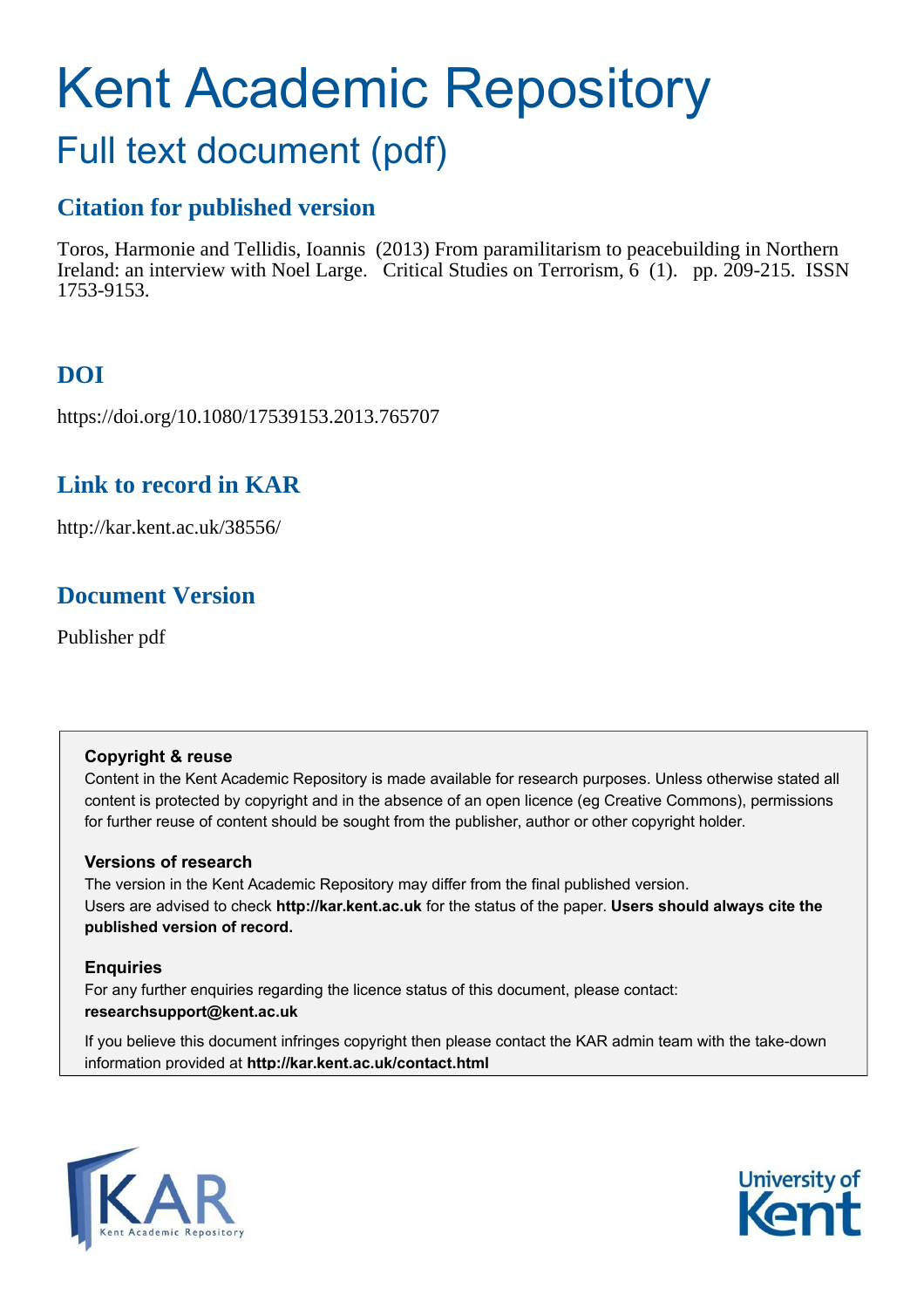This article was downloaded by: [ University of Kent] On: 04 March 2014, At: 03: 52 Publisher: Routledge I nform a Ltd Registered in England and Wales Registered Num ber: 1072954 Registered office: Mortim er House, 37-41 Mortim er Street, London W1T 3JH, UK



## **Critical Studies on Terrorism**

Publication details, including instructions for authors and subscription information: [http:/ / www.tandfonline.com/ loi/ rter20](http://www.tandfonline.com/loi/rter20)

## **From paramilitarism to peacebuilding in Northern Ireland: an interview with Noel Large**

Harmonie Toros<sup>a</sup> & Ioannis Tellidis <sup>b</sup> <sup>a</sup> School of Politics and International Relations, University of Kent , Canterbury , UK <sup>b</sup> College of International Studies, Kyung Hee University, Yonginsi , South Korea Published online: 05 Apr 2013.

**To cite this article:** Harmonie Toros & Ioannis Tellidis (2013) From paramilitarism to peacebuilding in Northern Ireland: an interview with Noel Large, Critical Studies on Terrorism, 6:1, 209-215, DOI: [10.1080/ 17539153.2013.765707](http://www.tandfonline.com/action/showCitFormats?doi=10.1080/17539153.2013.765707)

**To link to this article:** [http:/ / dx.doi.org/ 10.1080/ 17539153.2013.765707](http://dx.doi.org/10.1080/17539153.2013.765707)

#### PLEASE SCROLL DOWN FOR ARTICLE

Taylor & Francis m akes every effort to ensure the accuracy of all the inform ation (the "Content") contained in the publications on our platform . However, Taylor & Francis, our agents, and our licensors m ake no representations or warranties whatsoever as to the accuracy, com pleteness, or suitability for any purpose of the Content. Any opinions and views expressed in this publication are the opinions and views of the authors, and are not the views of or endorsed by Taylor & Francis. The accuracy of the Content should not be relied upon and should be independently verified with primary sources of inform ation. Taylor and Francis shall not be liable for any losses, actions, claim s, proceedings, dem ands, costs, expenses, dam ages, and other liabilities whatsoever or howsoever caused arising directly or indirectly in connection with, in relation to or arising out of the use of the Content.

This article m ay be used for research, teaching, and private study purposes. Any substantial or system atic reproduction, redistribution, reselling, loan, sub-licensing, system atic supply, or distribution in any form to anyone is expressly forbidden. Terms & Conditions of access and use can be found at [http: / / www.tandfonline.com / page/ term s](http://www.tandfonline.com/page/terms-and-conditions)[and-conditions](http://www.tandfonline.com/page/terms-and-conditions)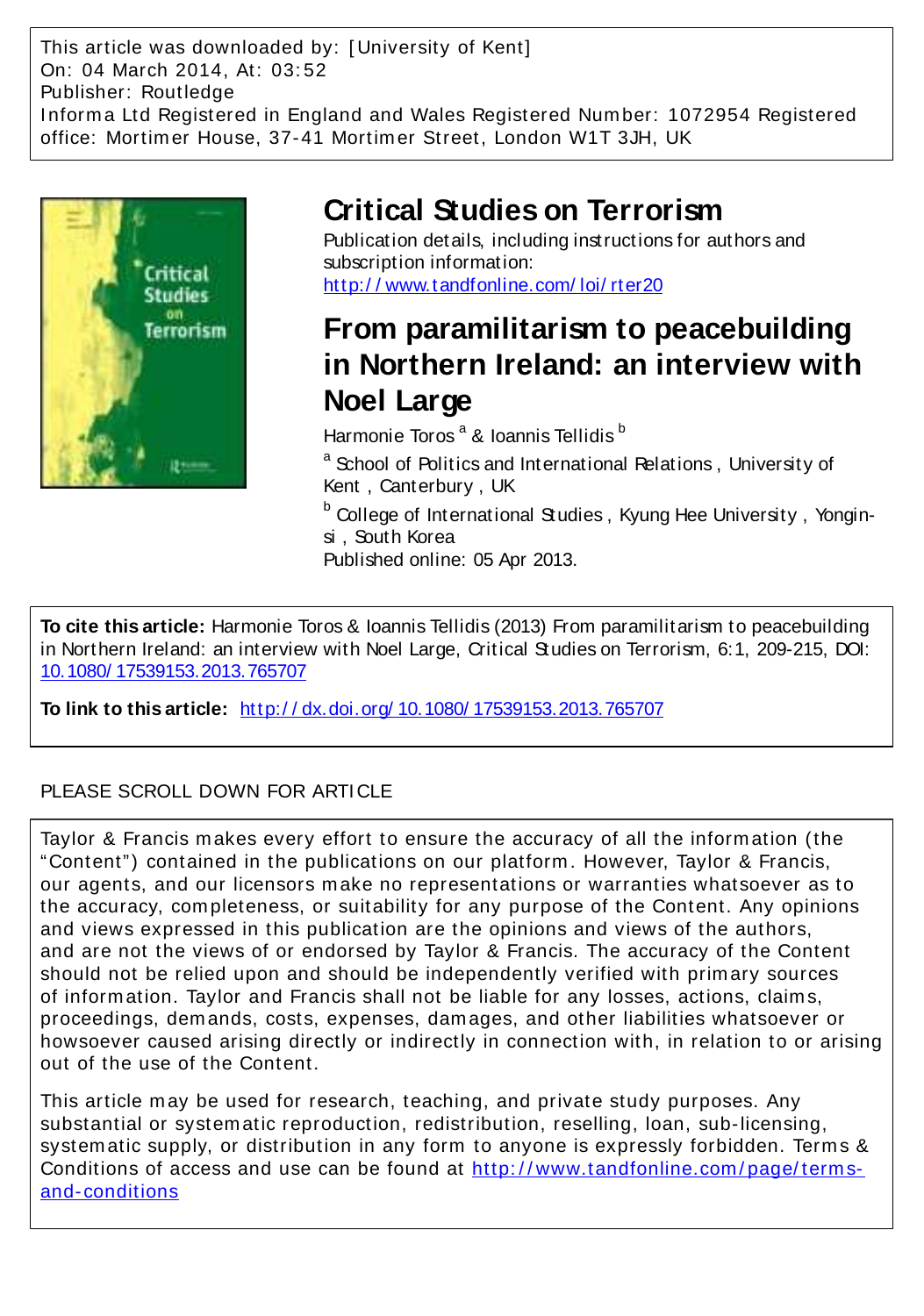

#### **CONVERSATIONS IN CRITICAL STUDIES ON TERRORISM**

#### **From paramilitarism to peacebuilding in Northern Ireland: an interview with Noel Large**

Harmonie Toros<sup>a,\*</sup> and Ioannis Tellidis<sup>b</sup>

*<sup>a</sup>School of Politics and International Relations, University of Kent, Canterbury, UK; <sup>b</sup>College of International Studies, Kyung Hee University, Yongin-si, South Korea*

(*Received 10 October 2012; final version received 4 January 2013*)

Noel Large is a community worker with Interaction Belfast, an organisation working to promote reconciliation and build trust among the Catholic/nationalist/republican and Protestant/unionist/loyalist communities, particularly those living along the Shankill/Falls/Springfield Roads Interface of West Belfast. A former gunman for the Ulster Volunteer Force (UVF), he served 16 years before being released on licence following the Good Friday Agreement in 1998. Although he still strongly supports Northern Ireland's union with Britain, Large has used his standing in the loyalist community as an "ex-lifer" to advocate for non-violent engagement with loyalism/unionism and to promote dialogue between the loyalist and republican communities.

Harmonie Toros and Ioannis Tellidis: Could you tell us about your background and how you came to work in peacebuilding?

Noel Large: I am a former loyalist ex-combatant, a life sentence prisoner, released on licence and committed to helping to build lasting peace in my country, Northern Ireland, and to fostering good relations throughout the whole island of Ireland. Thirty years ago, I was a member of a loyalist paramilitary organisation, the Ulster Volunteer Force (UVF), and between 1981 and 1982, I was one of its most active gunmen in Belfast. I was arrested several times and held for up to seven days at a time for questioning in Castlereagh Police Station for terrorist type offences or what the Royal Ulster Constabulary (RUC) described as "serious crime". In October of 1982, I was arrested and charged with a whole range of terrorist type offences.

> I was held in Crumlin Road Prison, Belfast. After two-and-a-half years of being held on remand, in June 1985, I was sentenced to four life sentences and 357 years for all other offences. These offences included "attempted murders, conspiracies to murder, bank robberies, armed robberies and possession of weapons" and more. After sentencing, I was taken down to the H Blocks of the Maze Prison. I was 27 years old and was still committed, by

<sup>\*</sup>Corresponding author. Email: [h.toros@kent.ac.uk](mailto:h.toros@kent.ac.uk)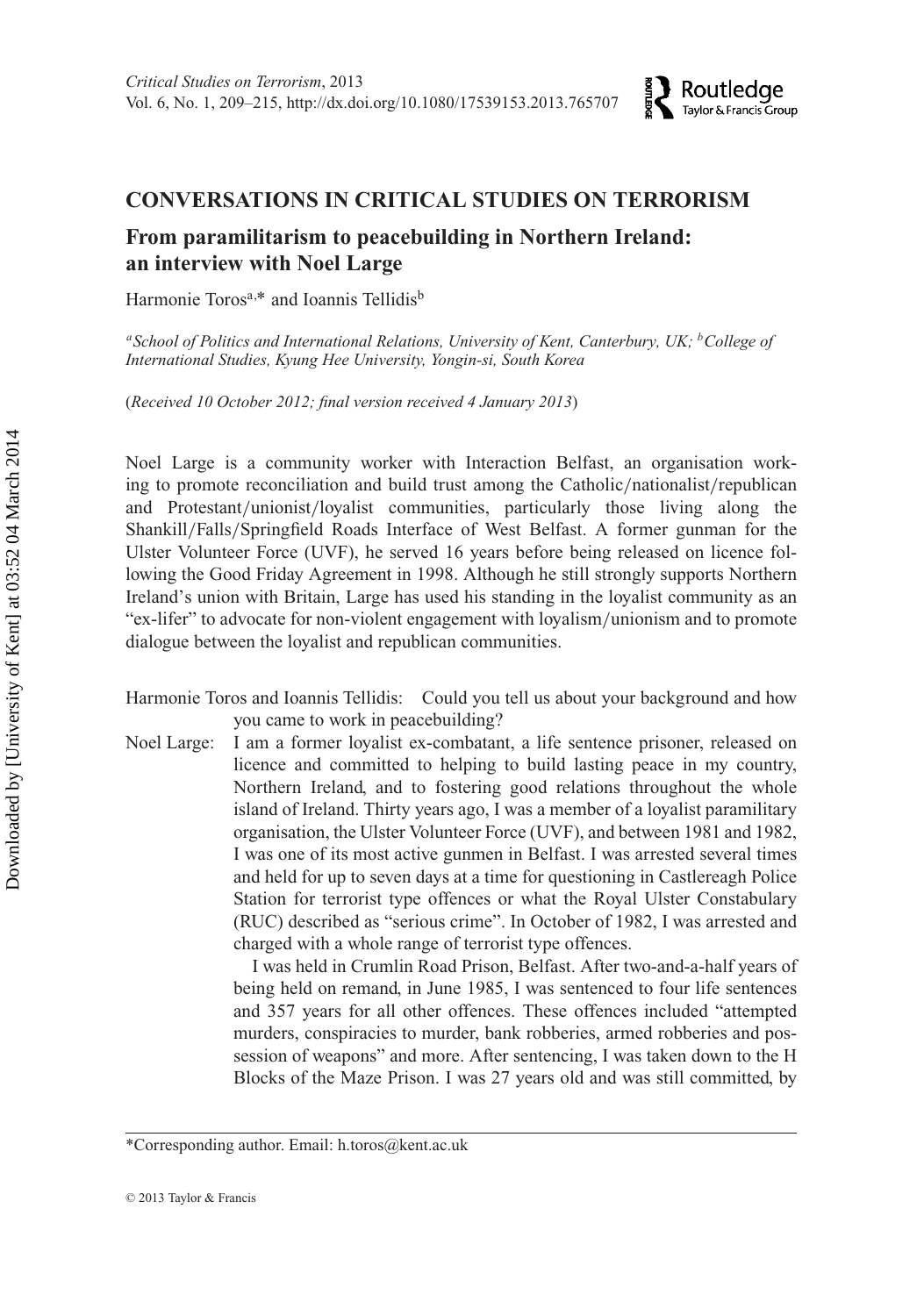force or otherwise, to keeping Northern Ireland British and out of a united Ireland.

So, what changed? Well, I still want to remain British and don't want to be part of a United Ireland. But, I no longer believe in the use of violence by anyone to achieve or maintain your position or objectives. The change began in me when I was about 30 years old. I began to mature as a person around that time. I began, for the first time in my life, not to automatically take things at face value, and I began to try to understand and see things from more than just my own perspective. Over time, I began to realise that the violence in Northern Ireland, known as "The Troubles", was achieving nothing, except sowing more bitterness, misery, suffering and loss, fear and hatred. I also came to the conclusion that all the violence was doing was adding numbers to the death toll and was neither entrenching our position within the United Kingdom nor bringing republicans any closer to their goal of a United Ireland. Eventually, we would need to stop killing for the sake of killing and begin to talk.

Although my journey from terrorism to conflict resolution is, I believe, an ongoing process, there have been key turning points for me along the way. As a boy and a young man, I was heavily influenced by Ian Paisley, especially his oratory skills. He had a way of "getting one's blood up" or inciting or enflaming passions. I finally got my eyes opened to him watching the 6.00 pm news in the H Blocks one night in 1987. This was like a watershed for me, as though the scales had fallen from my eyes, where Paisley was concerned. I saw him for the first time as a "Rabble Rouser". A man who was all about threatening bloodbaths and telling the people of Ulster we were always at some sort of crossroads. I believe Paisley felt Britain was trying to withdraw from Northern Ireland and his way of keeping them here was always to threaten bloody mayhem. The problem with that was he was always "bluffing", but many young men did not know that and went to early graves or spent the best years of their lives in prison after joining loyalist paramilitary groups fired up by Paisley speeches at such rallies.

I also began to see violence from both loyalists and republicans as futile. I linked these turning points to me growing up in prison and becoming more mature in my thinking. I have to be honest and say that these changes also happened at a time with me being reconciled to God through His Son, The Lord Jesus Christ. I don't believe my change in outlook at this time was merely a coincidence. I am not sure if that feeds into what academics want to hear or read, but it's the truth.

But my own input into what is now generally termed "The Peace Process" really began during the period from about 1994–1998. During this time, I was on the Command Staff for UVF prisoners in Her Majesty's Maze Prison. After the Combined Loyalist Military Command (CLMC) announced a ceasefire on behalf of the loyalist paramilitary groups in 1994, the Prison Service relaxed the regime to allow more and more access to the prisoners, loyalist and republican. The Northern Ireland Office, which had responsibility for the running of the prisons through the Prison Service, also recognised the potential the prisons had to destabilise the Peace Process, so the majority of prison officers in the Maze Prison were moved to other duties, which made contact with loyalist and republican prisoners minimal. This vastly reduced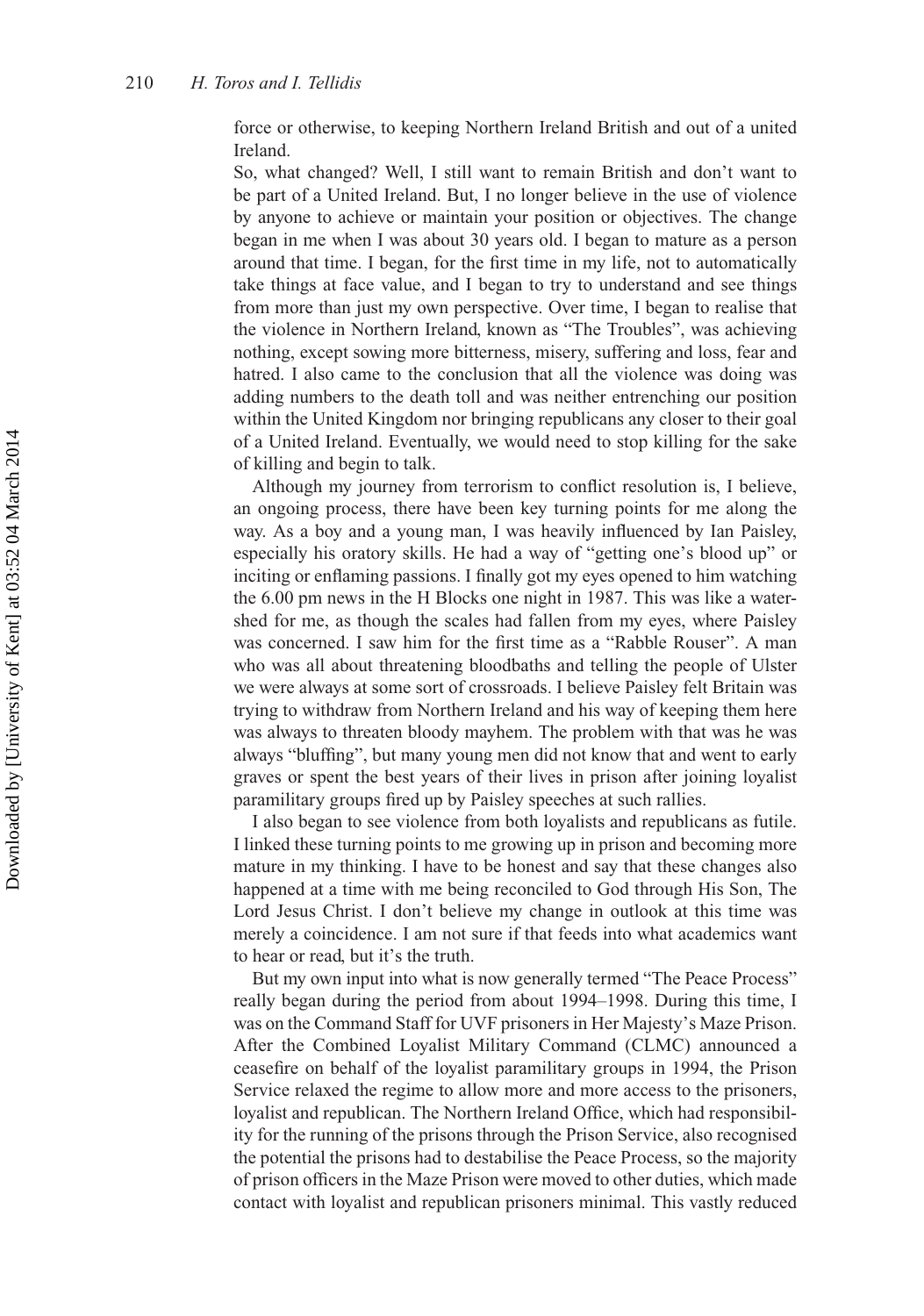tension on the loyalist and republican wings of the H Blocks. During this period, the UVF Command Staff met many different people from all walks of life, including Secretary of State Mo Mowlam, archbishops, the leadership of the Ulster Unionist Party – David Trimble, Jeffrey Donaldson, John Taylor – as well as experts on Conflict Resolution like John Paul Lederach, and many others. And of course, we met regularly with the leadership of the Progressive Unionist Party, who gave political analysis and insight to the UVF and its prisoners.

Looking back on those meetings and everything else that was happening, inside and outside the prison, I suppose I did have a sense that history was being played out before my very eyes. After the signing of the Good Friday Agreement in April 1998 and the ratification of the referendum supporting the agreement, I was released on licence on October 28th 1998.

- HT/YT: Did you feel you were being supported in making this transition or being hindered?
- NL: At first, my transition was simply a personal choice, it was how I felt. I was also never ostracised for becoming a "Born again Christian". Later, as the Peace Process gained momentum in the early 1990s, my influence within the UVF in the prison grew. I was appointed onto the Command Staff for UVF prisoners in the H Blocks. I was also the close confidant, and if you like, a "Special Advisor" to the Officer Commanding (OC) of the UVF prisoners in the H Blocks. The Brigade Staff of the UVF on the outside would have been aware of my position and influence within the H Blocks and did nothing to hinder my influence. In fact, I was seen as a positive influence for change and someone who supported the CLMC Ceasefire and the pursuit of dialogue and peace.

HT/YT: How did your involvement continue once you were released?

NL: My involvement in what I consider peacebuilding on the outside began when I got a job in a youth project in Inner East Belfast about six months after my release from prison. I was working with young people from the unionist/loyalist community, who were growing up in the area where I was born and raised. They were young people "at risk"; in other words, "likely to come to the attention of the police", mostly from rioting with youths from the nearby nationalist/republican enclave of the Short Strand. It was a good grounding and gave me valuable insight into the conditions and issues facing those young people as we prepared to enter the new millennium. It also showed me how many young people from Protestant working class backgrounds, with little prospects of meaningful employment and a decent future, "looked up" to people like me as "ex Lifers" and saw this as a badge of honour that they would be happy to attain!

> I was contracted to work there for 12 months until my funding ran out. I then had an interview for a job with a community development project called Springfield Inter-Community Development Project (SICDP), now known as Interaction Belfast. Interaction Belfast was established in 1988 by two former enemies, loyalist Billy Hutchinson and republican Pat McGeown. Interaction is committed to peace and reconciliation. It's a crosscommunity project that is recognised in the Community & Voluntary sector in Northern Ireland and in the unionist/loyalist and nationalist/republican communities as a neutral environment. I work alongside and share my office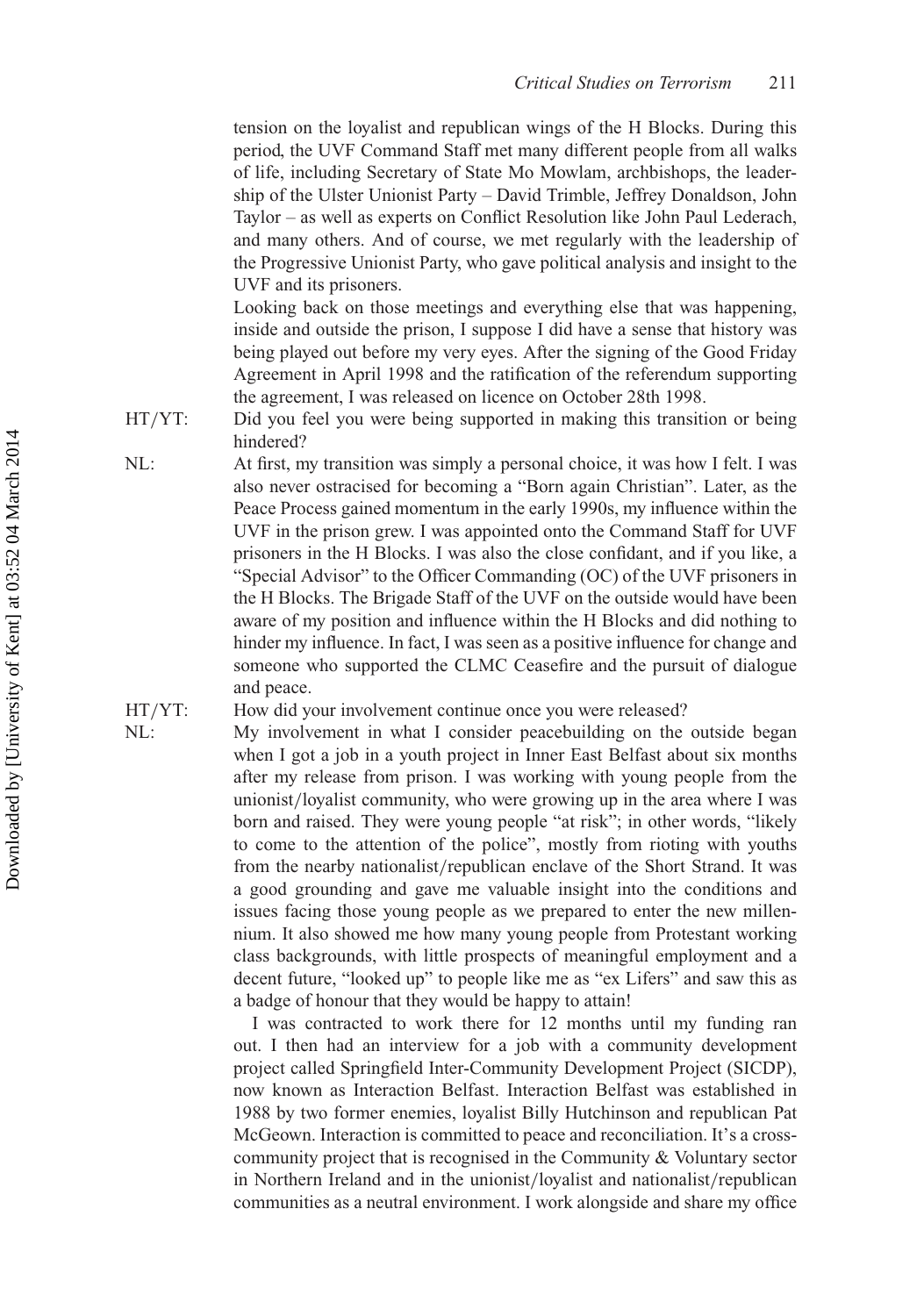space with my colleague, community development worker, Daniel Jack, who is a Sinn Fein activist and committed Irish republican. We work at capacity building and establishing positive relationships within and between the communities of the Shankill/Falls/Springfield Roads interface, which has the longest and quietest peace wall in Belfast. If you had suggested to me, when I was 24 years old, that in 30 years time, I would be involved in a project like Interaction Belfast, I would have suggested you needed to be certified insane!

- HT/YT: What conflict resolution approaches have you found unhelpful or even dangerous in your work?
- NL: My biggest hang-up in terms of unhelpful approaches to conflict resolution would be aimed at the "Do Gooders" who are funded with European Peace money to do what I call "Cardboard Cut Out" Community Relations work and try to sell it off as an approach to conflict resolution. The sort of thing I am talking about might be written up well by someone who knows how to tick all the boxes when filling in a funding application or a shiny brochure afterwards, but if you try to measure the short- or long-term impact the work had on the community/group they were supposed to be working with, it is nil!

I am also a bit wary of groups who continue to apply for funding for "Single Identity" projects and insist their community/group is not yet ready to make the step of reaching out or visiting the other side yet. That is a copout in my opinion. When funders continually throw money at these projects, in many cases, all they are doing is entrenching positions and giving selfappointed gatekeepers credibility in their area, which only serves to make them stronger gatekeepers!

HT/YT: Which initiatives have you found to be successful on the ground and which have worked against peacebuilding?

NL: Much of what I have learned in trying to establish a lasting peace in terms of what works and what doesn't has been learned by experiences gained by working for Interaction Belfast: communication, commitment, integrity, trust-building, and respect work. The key to much of our success and progress at Interaction comes down to communication. Many people in Belfast who live in an Interface community behind the peace walls have grown up knowing nothing else but division, distrust and fear. They rarely, if ever, meet the people who live on the other side of the peace wall. I was 40 years old before I set foot for the first time on the nationalist/republican Falls Road. Even now as I speak to you, I realise that we enhance these boundaries by describing areas as republican or loyalist, unionist or nationalist. Our project encourages the interface communities to meet in Interaction's office, a neutral environment, and look at issues of common concern.

> A key component of the groundbreaking work of Interaction Belfast was the formation of the Springfield Inter-Community Forum (SIF) in 2001. Like most things worthwhile, it did not have the greatest of starts! The first meeting of what became SIF was held in one of the rooms at Belfast City Hall. It was a room with an enormously long table. The Protestant/unionist/loyalist reps sat at one end, and the Catholic/nationalist/republican reps sat at the other. They were so far apart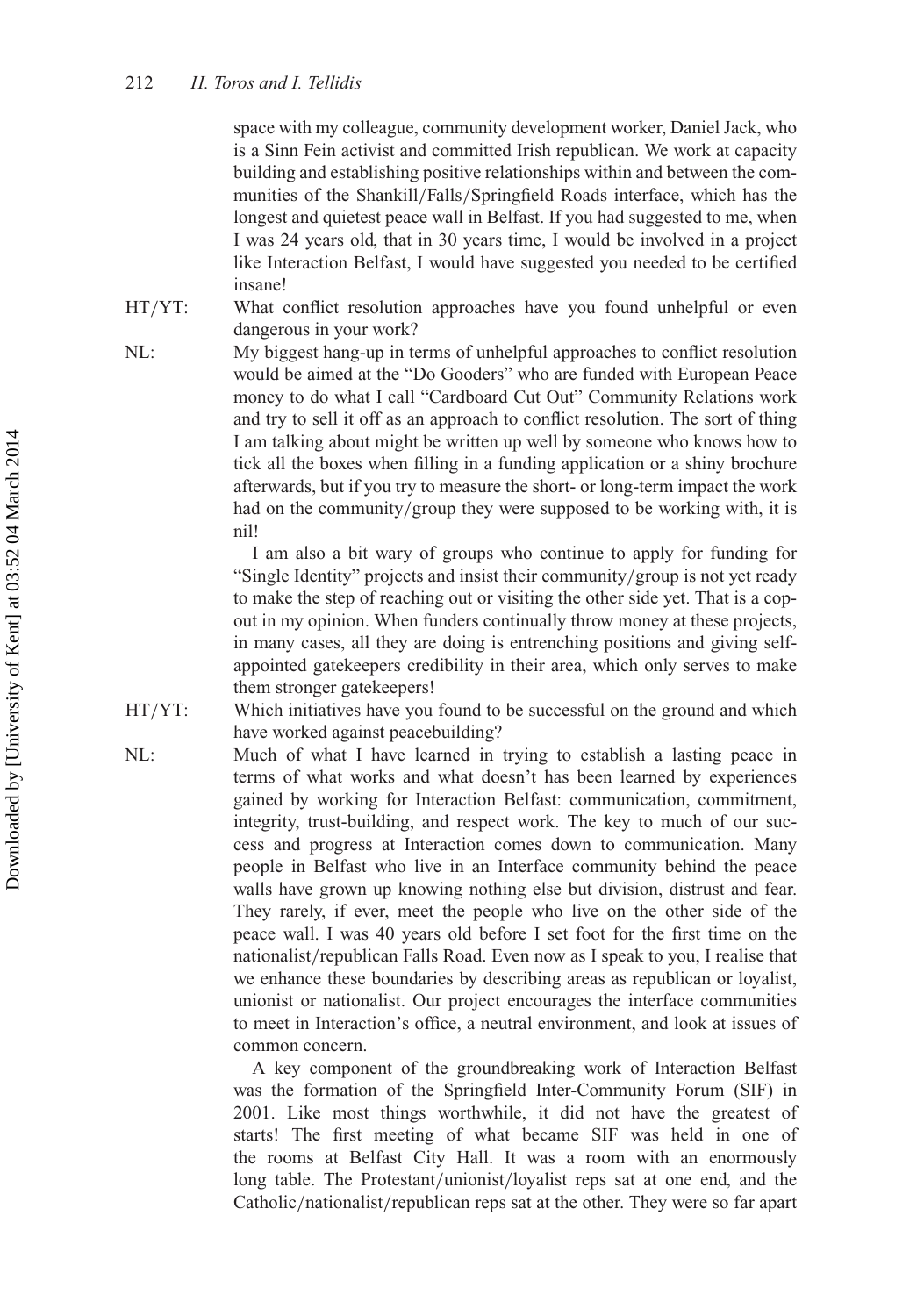that my colleague from Interaction and I, who facilitated the meeting, had to turn on the microphones so that we could all be heard. Both sides came with a list of grievances, and it could easily have degenerated into a slanging match with each side blaming the other for violent incidents across the Interface. But, at the end of the meeting, both sides agreed to meet and talk again. Eventually, the meetings were held on a fortnightly basis and then a weekly basis.

It did not happen overnight, but gradually, both sides began to realise that there was a commitment among those who attended regularly to see the incidents of violence across the Interface stop. Each week, there would be a log kept of reports of incidents of violence and who responded. Some of the SIF members were also members of the mobile phone network<sup>1</sup>, and an increasing number of community activists who were members of SIF began to volunteer as members of the mobile phone network. The phone network was introduced to the Shankill /Falls /Springfield Interface by our current CEO, Ms Roisin McGlone, who had helped establish it originally in North Belfast in the late 1980s.

We took all members of SIF down to Cookstown in 2001 for a residential. The SIF members came back from Cookstown with a three-year Action Plan based on issues that affect the lives of people living in Interface communities along Shankill /Falls /Springfield. They also strengthened bonds of trust and respect, and the beginnings of some friendships could be seen between former enemies when they socialised at night during the weekend residential. SIF returned to Cookstown in 2005 to formulate another agreed three-year Action Plan, 2005–2008.

These relationships have had a positive effect on reducing tension, especially in the run-up to the Whiterock Parade and the 11th and 12th July celebrations. The work of SIF and the mobile phone network has also led to a significant reduction in the number of incidents of violence along the Shankill /Falls /Springfield Interface, the longest peace wall in Belfast.

As for what doesn't work: the Blame Game, media bias, sectarianism and intolerance. Politicians are great at playing the blame game. They may not be seen in an area where they are elected to represent the people. But, as soon as there is an incident, particularly near or on the Interface, and there are television crews, you will invariably find politicians playing the blame game! It was the other side who started it, and so on and so forth. But, in my personal experience, it is only when you move away from the blame game and show real leadership that tangible progress can be and is made. Will standing around blaming each other ever get it fixed? No. In fact, it usually only makes things worse and those of us who are married, for any length of time, know this.

In terms of media bias, there is a popular view held by many in the unionist /loyalist community that there is a concerted effort by many in the media and the press in particular to portray loyalism, whether it be the Loyal Orders or loyalist paramilitaries, in as negative a light as possible. This leads to both a feeling that our culture and identity is constantly under attack from all sides and can lead to frustrations, which can often be played out on the streets in violent scenes.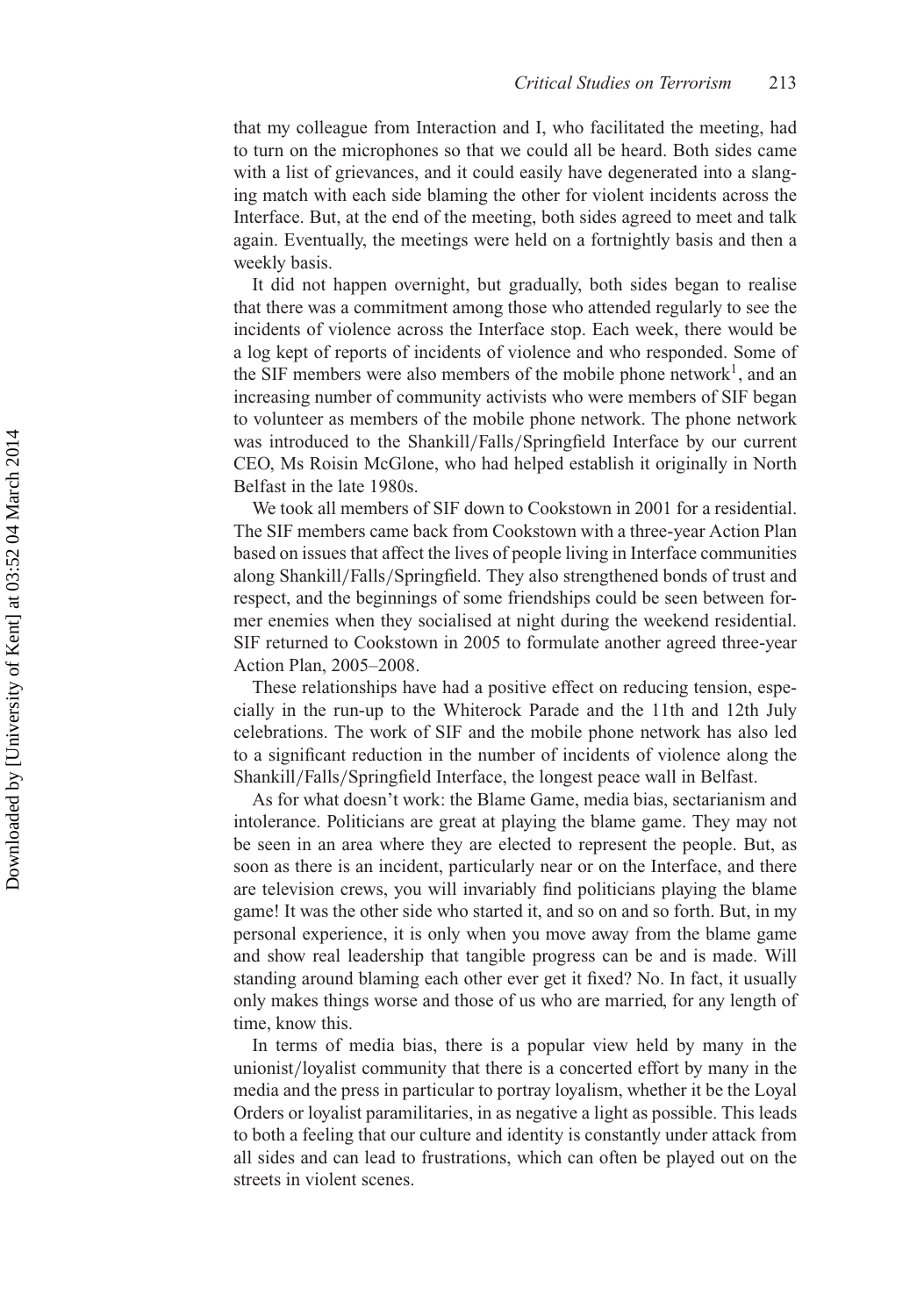However, in my opinion, one of the biggest stumbling blocks we face to establishing a lasting peace in Northern Ireland is sectarianism. Sectarianism is deep-seated in my country. It has been handed down by parents to their children for generations, and it will not go away overnight. If we are ever to eradicate it, I believe it will take generations. I have linked the word intolerance with sectarianism because in almost all cases where we have a contentious parade and protest against a parade, the one thing that is clearly missing is a tolerance towards each other's rights, beliefs, culture or identity. Many of those who come out to parade or protest are completely ignorant about the history, richness and diversity of our culture and identity and are only there to subdue the expression of anything they see as not belonging to them.

HT/YT: What is your ideal end goal in the transformation of the conflict in Northern Ireland?

NL: In the wake of the recent discovery of an under-car booby trap bomb, believed to have fallen off the car of an off-duty police officer a short distance away from a primary school in North Belfast, and the recent murder of a serving Prison Officer, near Lurgan, by a dissident group of Irish republicans, it would be easy to become pessimistic about the future of people in Northern Ireland. But, I believe that those who still see "armed struggle" as a legitimate tactic are without any meaningful support in both Northern Ireland and the island of Ireland as a whole. Certainly, these people have the capability to kill and maim and are dangerous, but they do not have the capability, nor do I believe, the appetite, to wage an effective campaign on a daily, weekly or even monthly basis. If they did, they would have targeted either a prominent loyalist or unionist leader to try to provoke a violent response from loyalists in a cynical attempt to justify and escalate their campaign.

> My ideal end goal is, I believe, summed up beautifully by the Vision Statement of Interaction Belfast, which is "to create a dynamic, vibrant, diverse and well resourced community, where the need for walls and barriers no longer exists". My dream would be that my grandchildren and other children are raised without the labels that we grew up learning at our parents' knees. These labels separate and divide us. Others, in positions of power, use these labels to create fear, suspicion and hatred. I dream we would put an end to that. I believe everyone in Northern Ireland can play a positive role in developing a culture of tolerance and promoting an understanding of identities and cultures other than your own. It would help enormously if our elected representatives were to promote this more-tolerant attitude and developed strategies that encourage people to refrain from adding or using labels to differentiate between us all.

#### **Note**

1. Numerous mobile phone networks have been set up along Interfaces in Northern Ireland. The primary function of the networks is to counter the "rumour mill" when violence occurs across the peace wall to ensure that what often starts as a stone-throwing match among teenagers does not escalate into an armed clash among paramilitaries, fuelled by the fact that one cannot see who is on the other side of the peace wall. Thus, when an incident occurs, phone holders from both sides investigate and report to their counterparts on the other side of the wall, who in turn inform their communities and when necessary, the paramilitaries, of the situation and how it is being dealt with.